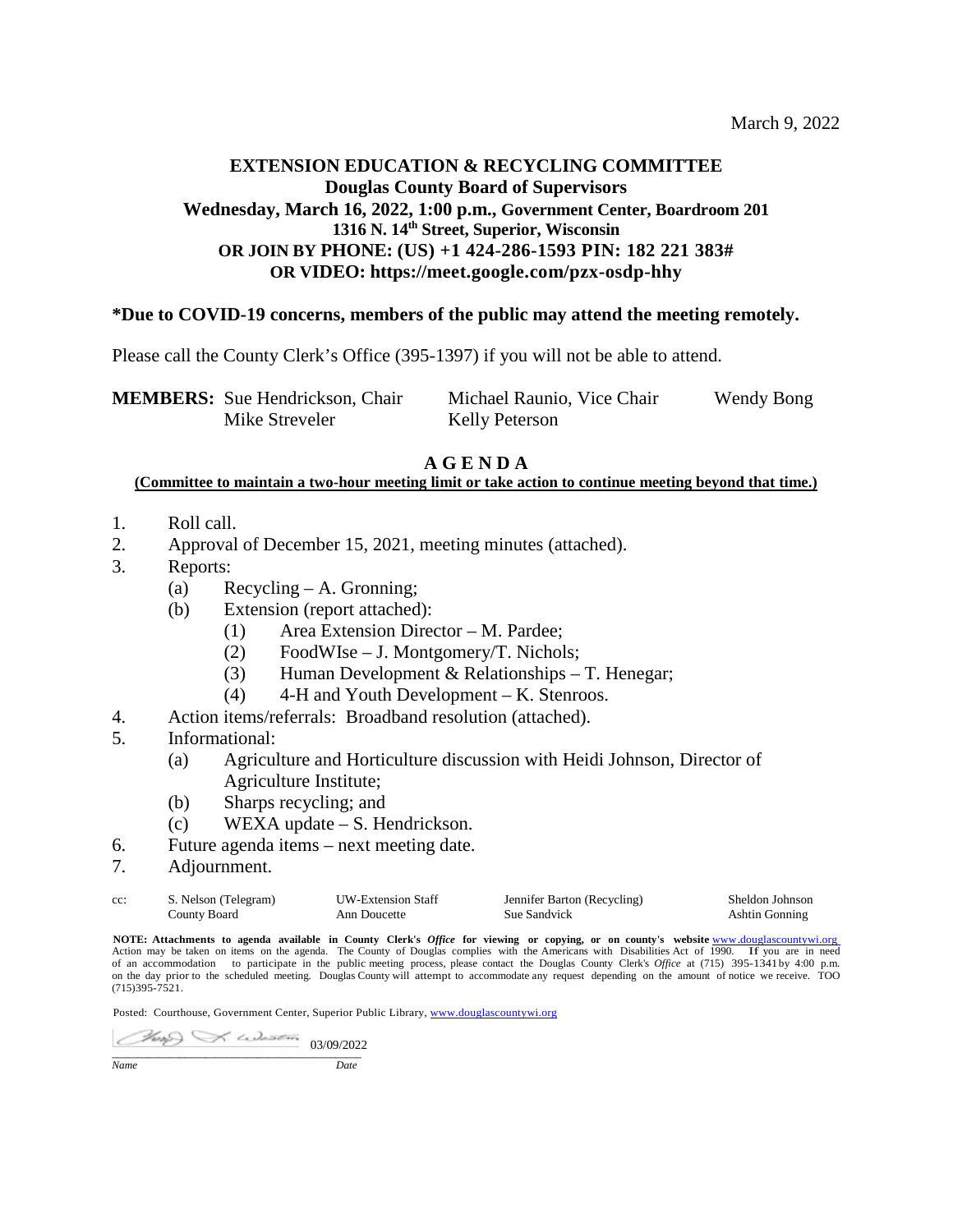## **EXTENSION EDUCATION & RECYCLING COMMITTEE Douglas County Board of Supervisors Wednesday, December 15, 2021, 1:00 p.m., Government Center, Boardroom 201 1316 N. 14th Street, Superior, Wisconsin**

Meeting called to order by Chair Hendrickson.

**ROLL CALL:** Present – Sue Hendrickson, Michael Raunio, Wendy Bong, Kelly Peterson. Absent – Mike Streveler. Others present – Ashley Vande Voorte, Mary Pardee, Tracy Henegar, Katie Stenroos, Julie Montgomery, Jane Anklam, Tara Nichols, Ashton Gronning (remote), Cheryl Westman, Committee Clerk.

**APPROVAL OF MINUTES:** Motion by Peterson, second Bong, to approve the September 22, 2021, meeting minutes. Motion carried.

## **Reports:**

**Recycling – S. Johnson:** Ashton Gronning introduced, new Environmental Service Specialist, for Northwest Regional Planning. Continuing to monitor recycling program across the county; with containers removed at several locations due to the winter slow-down. Gronning reported sharps disposal available at Waste Management and Rural Eight Action Network in Duluth, MN. Plan to research disposal options for Superior, WI area as well.

## **Extension (Written Report Distributed Prior to Meeting):**

**Area Extension Director – M. Pardee:** Pardee attended virtual conference on digital technology and rural broadband, continuing to work with counties and others to increase broadband access.

**Agriculture & Horticulture – J. Anklam:** Master Gardeners' model revised to utilize volunteers in the community. Anklam retiring in March, 2022.

**FoodWIse – J. Montgomery/T. Nichols:** Montgomery and Nichols worked on pilot program, "Wisconsin Harvest of the Month", providing materials to schools and connected to their menu, serving seasonal foods.

**Human Development & Relationships – T. Henegar:** Really looking at 2022 to see what the needs are, how capacity can be expanded, and provide an entire year of scheduled programming up front so families know what is coming up. Behavorial Health highlighted.

**4-H and Youth Development – K. Stenroos:** One youth member attended the national 4H congress in Atlanta, Georgia; will follow-up with her on experience details. Advised that youth not allowed to attend 2022 Superior Days. Working on Youth in Governance Program in 2022.

**ACTION ITEMS/REFERRALS: 2022 Responsible Unit Administrative Contract NWRPC – Douglas County:** Reviewed. Same language as last five years – dates revised.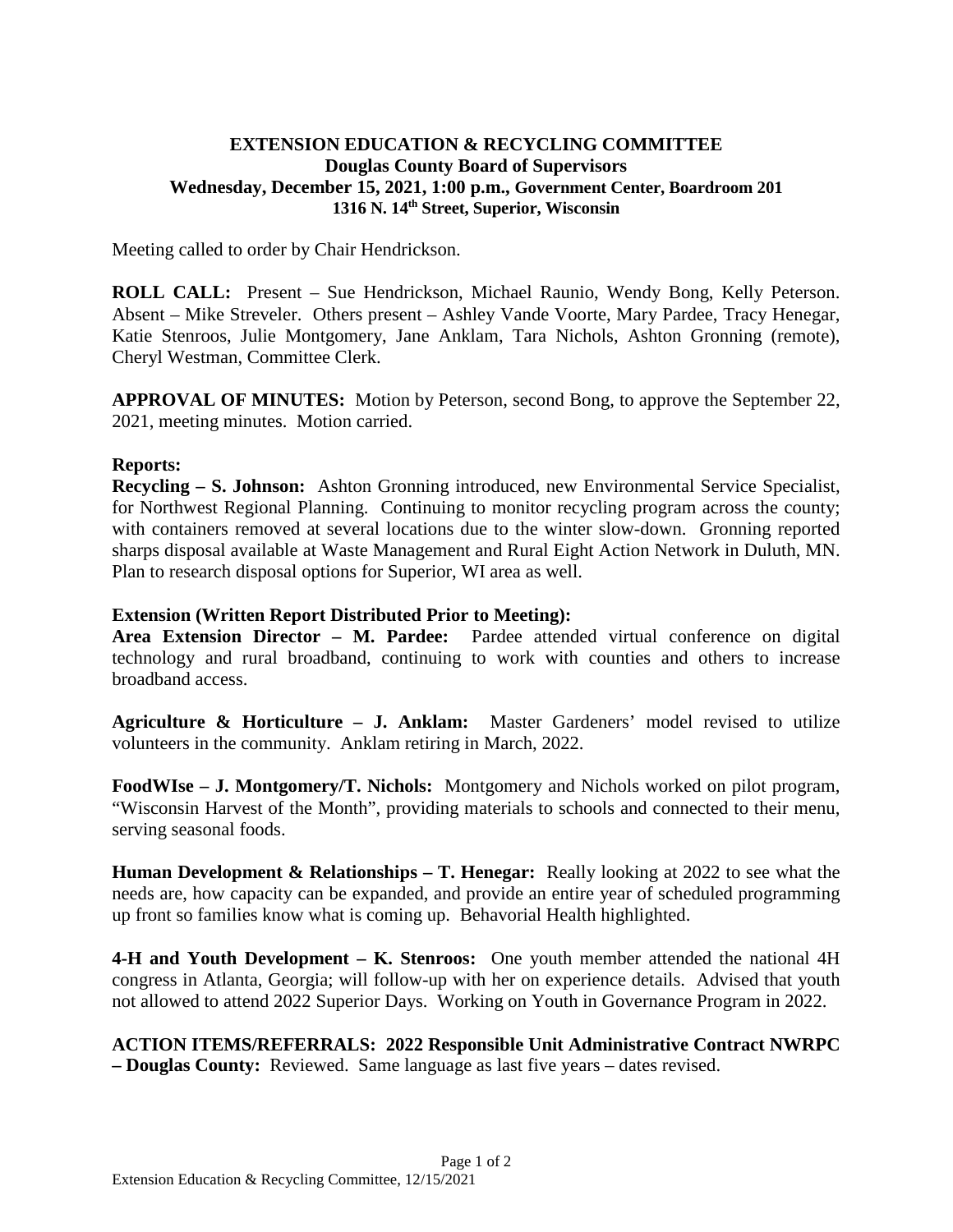**ACTION:** Motion by Raunio, second Peterson, to recommend approval of 2022 RU Administrative Contract NWRPC and signing by Douglas County Administrator. Motion carried.

## **INFORMATIONAL:**

**Agriculture and Horticulture Discussion – M. Pardee and J. Anklam:** Pardee advised that as educators are leaving and retiring, the state system is moving towards regional educators and specialists. Discussion about impact of specific agriculture educator loss to Douglas County, and detriment to local farmers. Vande Voorte reflected on importance of Anklam's position in her work with the Land Conservation Department. Pardee to contact Institute Director and research options available and bring back to committee at future date.

**WEXA Update – S. Hendrickson:** No updates.

**Future Agenda Items:** Next meeting date is April 20, 2022.

**ADJOURNMENT:** Motion by Peterson, second Raunio, to adjourn. Motion carried. Meeting adjourned at 2:07 p.m.

Submitted by,

Cheryl Westman, Committee Clerk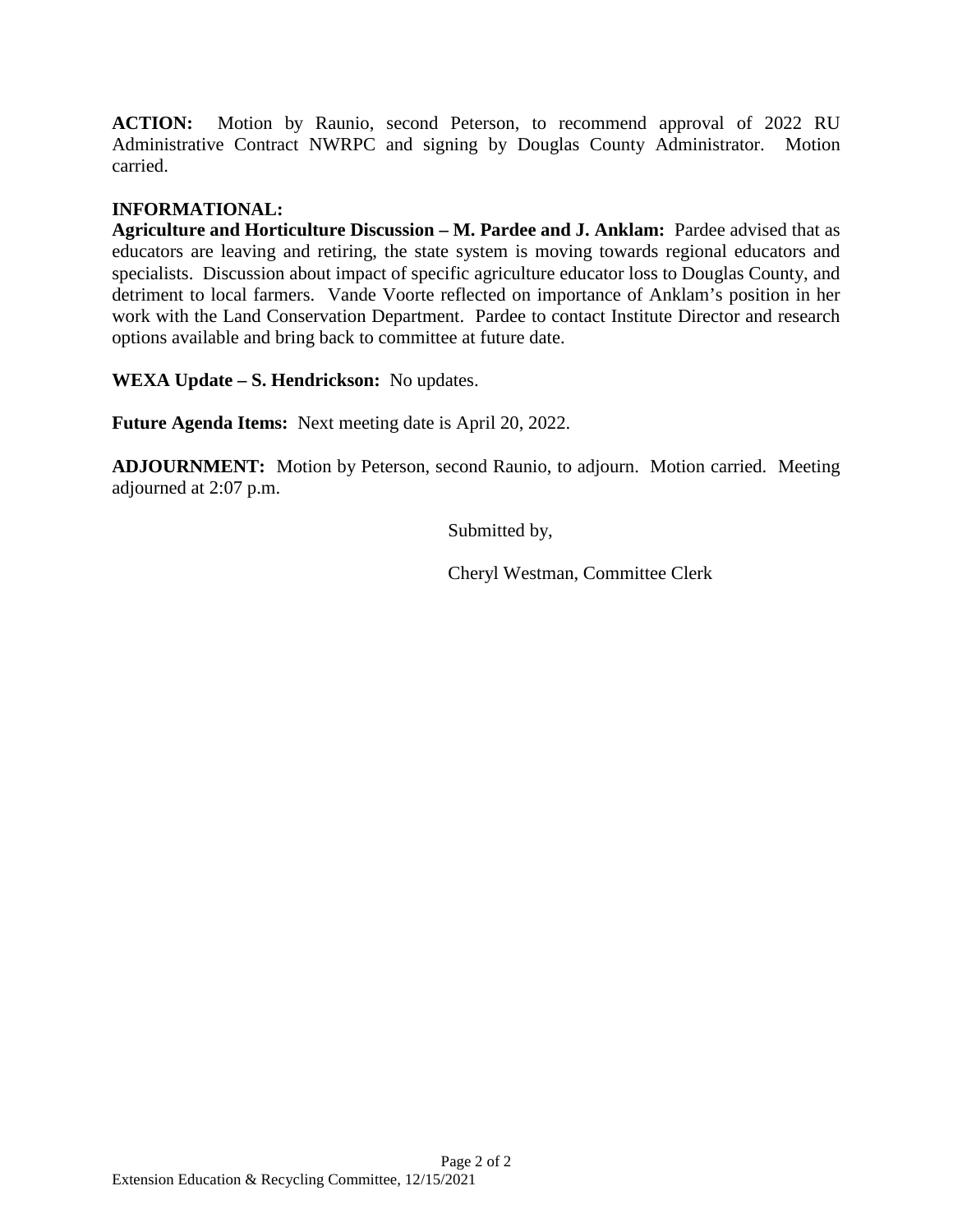



# **Douglas County Extension Education & Recycling Committee Report – March 16, 2022**



## **Area Extension Director Mary Pardee**

## *Updates*

 $\triangleright$  The Wisconsin Extension Association (WEXA), held a North Zone meeting on Jan. 27. WEXA is an organization for county supervisors and others who serve on county Extension oversight committees. It is facilitated by the Wisconsin Counties Association.

 $\triangleright$  The Lake Superior Collaborative has been awarded a Wisconsin Idea Internship Program summer intern to focus on accessible science communication.

 $\triangleright$  Jane Anklam is retiring after 12 years of service as the Douglas County Agriculture/Horticulture Educator. The office team is planning an open house celebration on March 24, 2- 4 p.m. in Room 207C (courthouse). All are welcome to attend! \*Read a note from Jane at the end of this report.



## **4-H Youth Development Katie Stenroos**

 Facilitated the second *4-H Annual Volunteer Training* which was titled, "Learn Together, Lead Together, Youth-Adult Partnerships."

 Held the bi-monthly Douglas County *4-H Countywide Activity Night* in February, where 30 youth and their families came together for leading, learning and laughing time.  $\triangleright$  Continuing the **4-H Afterschool** program, where youth learn about the basics of 4-H while engaging in science, technology, engineering, and art activities.

 $\triangleright$  Planning for summer programming including *day camps* and an overnight camp in partnership with Burnett County Extension.

 $\triangleright$  Serving on the statewide Virtual Learning Community by sharing virtual resources, access to content across Extension and *best youth development virtual practice*.

 $\triangleright$  Reviewing and using data collected from the WI 4-H Thriving Survey to analyze the Douglas County 4-H programs. During the fall of 2021, Douglas County 4-H youth were surveyed on their 4-H experiences. The data has been complied and a short piece is shared in a *4-H Program Quality scoresheet attached*.

 $\triangleright$  Continuing education by participating in the "Learning" Community for Inclusive Organizational Citizenship" which is a learning cohort for Extension colleagues to dig deeper into how we foster a *culture of equity and belonging* in our program work.

## **FoodWIse Julie Montgomery & Tarah Nichols**

### Finished *nutrition education in 3rd and 5th grade*

*classrooms* at Bryant, Cooper, Lake Superior, Northern Lights and Solon Springs Elementary schools, starting 4th grade classes.

 All 3rd grade students received high quality *water bottles* to reinforce the importance of drinking water. See our water bottle sample and the third graders thank you notes outside of the Extension office.

 $\triangleright$  Harvest of the Month vegetables were sweet potatoes and white potatoes. All grade levels in four elementary schools are provided *Harvest of the Month materials* monthly. They receive cafeteria and classroom posters, teacher activity guides with names of featured produce in different languages, its history, books to read, a monthly take home family activity all coinciding with foods served on the school menu.

[https://healthyliving.extension.wisc.edu/programs/harvest](https://healthyliving.extension.wisc.edu/programs/harvest-of-the-month/)[of-the-month/](https://healthyliving.extension.wisc.edu/programs/harvest-of-the-month/)

 We are in our second 6-week session with *Family Resource Center* parents meeting at Northern Lights Elementary using a curriculum for families exploring how adverse childhood experiences (ACEs) affect our relationship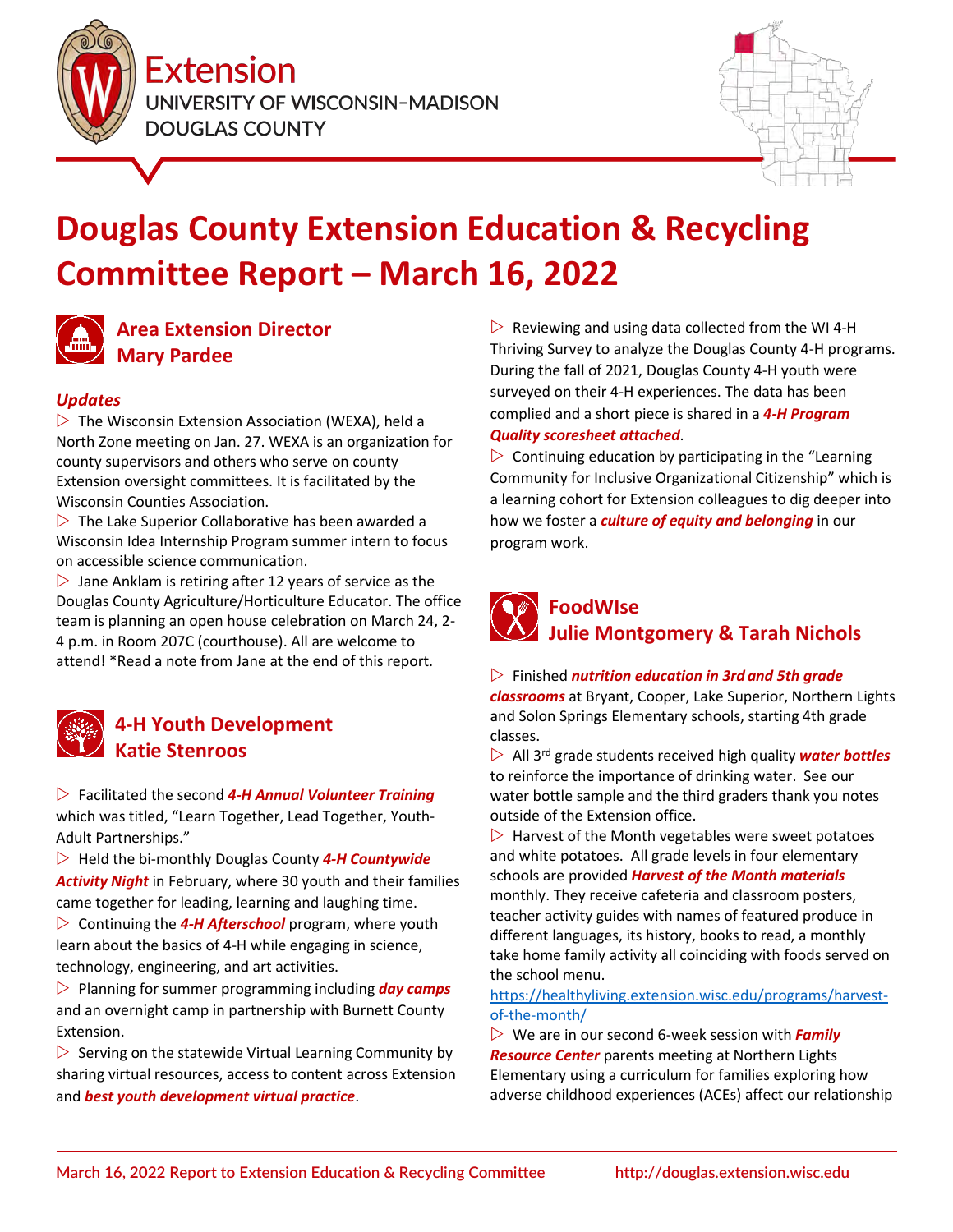with food, teaching about food labels, sugar, feeding young children, saving money on food and healthy family meals.

 Providing *Strong Bodies classes* online via Zoom for residents of Ashland, Bayfield, Douglas and Iron Counties, T/TH 9-10:20 AM, through early March.

 Applied for three *Growing Together WI grants* to fund Oakes Avenue, Parkland, and Solid Rock Community Gardens. Awards given mid-March funded through September. New this season: FoodWIse Coordinators will supervise Master Gardener Volunteers.

 Planning for *Teen Cuisine cooking class* for middle school students, providing eight two-hour sessions following summer school sessions at SMS.

 $\triangleright$  Scheduling for *teaching* 1<sup>st</sup> grade through the end of the year.

 $\triangleright$  Planning an April Strong Bodies facilitator training in Neillsville.

 Planning the *FoodWIse 2023 grant* with partnering agencies, due mid-April. Our Douglas County funding remains at \$160,000.



*Some letters of appreciation from 3rd graders!*



helfly

Vam silna **O** Mrsal

Programs center around strengthening individual and family well-being, with a primary focus on healthy relationships.

## *[Mental Health First Aid \(MHFA\)](https://douglas.extension.wisc.edu/2021/08/27/sept-29th-nov-15th-adult-mental-health-first-aid-virtual-classes/) / [Youth Mental Health](https://douglas.extension.wisc.edu/2021/09/22/virtual-youth-mental-health-first-aid-classes-fall-2021/)*

*[First Aid \(YMHFA\)](https://douglas.extension.wisc.edu/2021/09/22/virtual-youth-mental-health-first-aid-classes-fall-2021/)* **-** an evidence-based 8-hour skills-based training course that teaches adult participants about mental health and substance-use issues, utilizing a newly updated virtual curriculum, vMHFA/vYMHFA. Based on community needs/demand, this program continues to be a priority initiative, continuing with virtual offerings and beginning to return to some in-person programming, as well.

- Co-facilitated 5 YMHFA:
	- **1** in partnership with UW-Superior reaching 21 local community participants
	- 1 for the Northwestern School District, reaching 18 district staff
	- <sup>1</sup> 1 for the Birchwood School District, reaching 13 district staff
	- 2 Statewide offerings, reaching 29 participants across the state

• Co-facilitated 1 MHFA for the Bad River Tribe reaching 6 community members

 *[Triple P – Positive Parenting Program ®](https://www.triplep.net/glo-en/find-out-about-triple-p/triple-p-in-a-nutshell/)* - an evidencebased parenting and family support system designed to prevent problems in the family before they arise and to create family environments that encourage children to realize their potential - a collaboration with Ashland, Bayfield, Crawford, and Winnebago County Extensions.

• In collaboration with partners, planned a 2022 calendar of ongoing programming for both 0-12 & Teen classes to be offered on a regular basis, as well as a March pilot of the 5 week series on *Family Transitions Triple P - Positive Parenting Program®* for parents who are experiencing

personal distress from separation or divorce, which is impacting on or complicating their parenting.

• Co-facilitating **0-12 Seminars & Discussion Groups** and **Teen Seminars & Discussion Groups** on an ongoing basis

 *[The Literacy Link](https://theliteracylink.extension.wisc.edu/)* **-** an evidence-informed literacy program that fosters healthy family relationships by promoting positive, literacy-focused interactions between children and their justice-involved parents and caregivers that extend into the home.

o Presented to the Douglas County Health & Human Services on the opportunity to bring Literacy Link programming to local justice involved families who are experiencing separation from their children with a goal of reunification.

### *Other*

• Partnering to develop a series of Children's Mental Health workshops on **Coping with Stress & Anxiety** to be offered in person and virtually to reach the broadest audience

• Participated in Essentia Health Community Needs Assessment action planning for **Adult Mental Health and Wellbeing**

• Partnering with Lake Superior Community Health to develop of a series of workshops on **Farm Stress** for April 2022

• Continuing systems change work with the Douglas County Mental Health CCR on **Crisis Access Response & Engagement (CARE)**

**An EEO/AA employer, University of Wisconsin-Madison Division of Extension provides equal opportunities in employment and programming, including Title VI, Title IX, the Americans with Disabilities Act (ADA) and Section 504 of the Rehabilitation Act requirements.**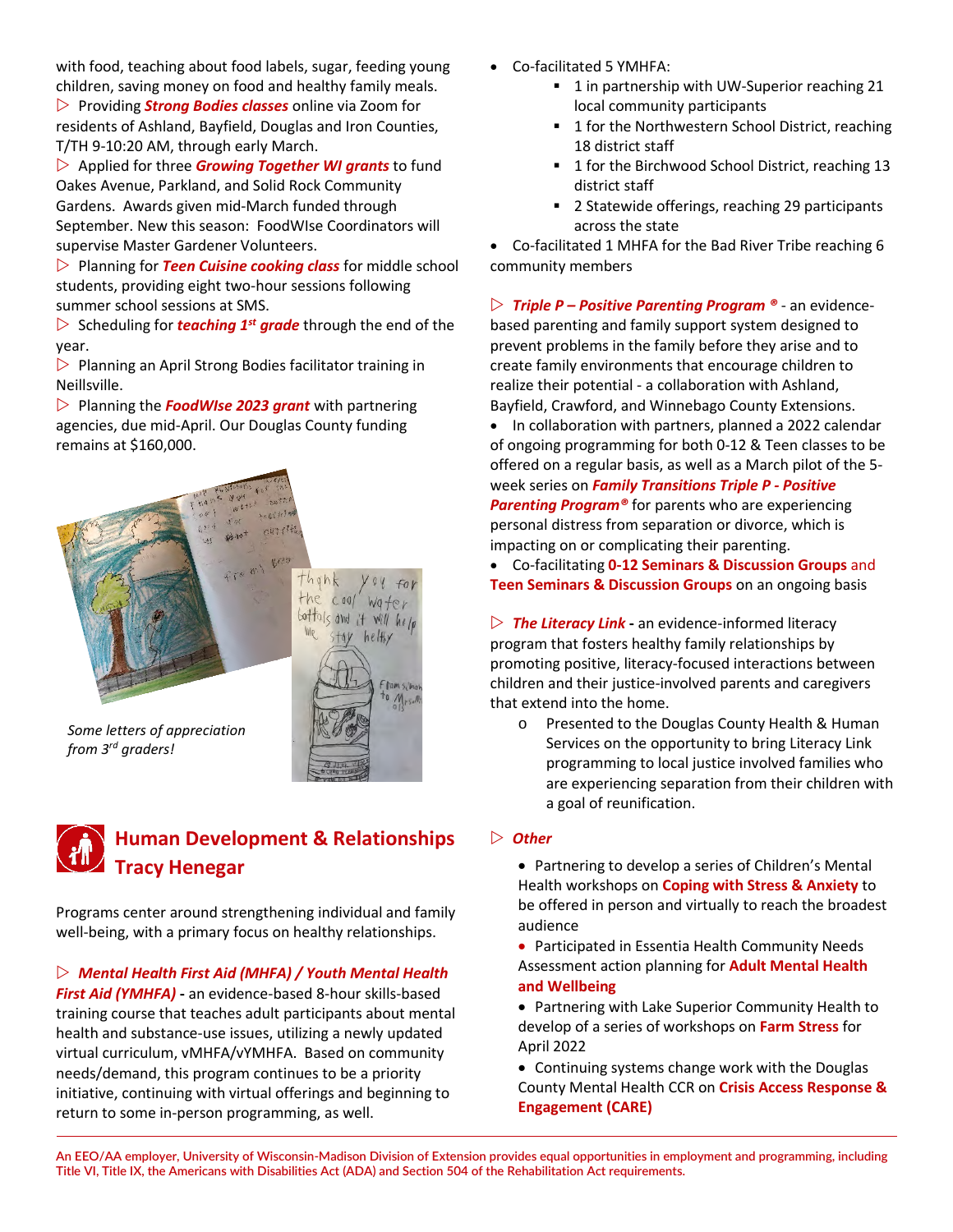- Coordinating stakeholder exploratory meeting on the implementation of a new **Handle with Care** initiative throughout Douglas County
- Facilitated monthly *Coffee Talk* parenting classes for Family Forum Head Start
- Facilitated 3-week series on **Coping with Stress** for Superior Family Resource Center
- Partnering with DC Health Department and the Superior Family Resource Center to provide outreach to new parents utilizing the **Just In Time Parenting newsletter**
- Partnering with Family Forum, the Superior Family Resource Center and the Superior Library to distribute **Parenting the Preschooler** and **Money Smart in Head Start** parenting newsletters

### *Professional Development*

• Attended webinar on Trauma-Informed Criminal Justice practices

- Participating in Extension statewide learning collaborative on Trauma Informed Care
- Participating in a webinar series on Building a National Movement to Prevent Trauma and Foster Resilience
- Attended a 3-day Extension All Colleague Professional Development Virtual Conference

• Attended a webinar on teen Mental Health First Aid to prepare for local implementation

> • Participating in statewide monthly WeCOPE Community of Practice



 $\triangleright$  Submit invoices/payments to county for payment/receipt.

 $\triangleright$  Completed and distributed February and March HCE (Home & Community Education) newsletter.

 $\triangleright$  Completed 4-H Winter Newsletters, flyers for events, approve any new student registrations on the 4-H online system.

 $\triangleright$  Participated in 4-H webinar on county reporting, using 4-H online system.

 $\triangleright$  Worked with Human Development and Relationships educator to create flyers, social media posts and registrations for Triple P 2022 schedule and Winter Parenting classes, Triple P Family Transitions, Farmers Toolkit for well being classes.

 $\triangleright$  Continuing updates on Extension website and social media posts.

 $\triangleright$  Updating e-lists and creating new email blasts on UW EMMA system, training for EMMA.

 $\triangleright$  Worked with FoodWIse to update flyer for Strong Bodies, articles for Senior Connections newsletter.

 $\triangleright$  FoodWIse-Harvest of the Month information-assembled packets for schools, shared social media posts.

 $\triangleright$  Purging old office files and paperwork.



**Extension** UNIVERSITY OF WISCONSIN-MADISON **DOUGLAS COUNTY** 

715-395-1363 douglas.extension.wisc.edu facebook.com/ExtensionDouglasCoWI

Call or email to reach us. You can reach any staff members via email using the format **firstname.lastname@wisc.edu**.

*Douglas County Recycling & Extension Ed. Committee*

Sue Hendrickson, Chair Wendy Bong Michael Raunio, Vice-Chair Mike Streveler Kelly Peterson

**An EEO/AA employer, University of Wisconsin-Madison Division of Extension provides equal opportunities in employment and programming, including Title VI, Title IX, the Americans with Disabilities Act (ADA) and Section 504 of the Rehabilitation Act requirements.**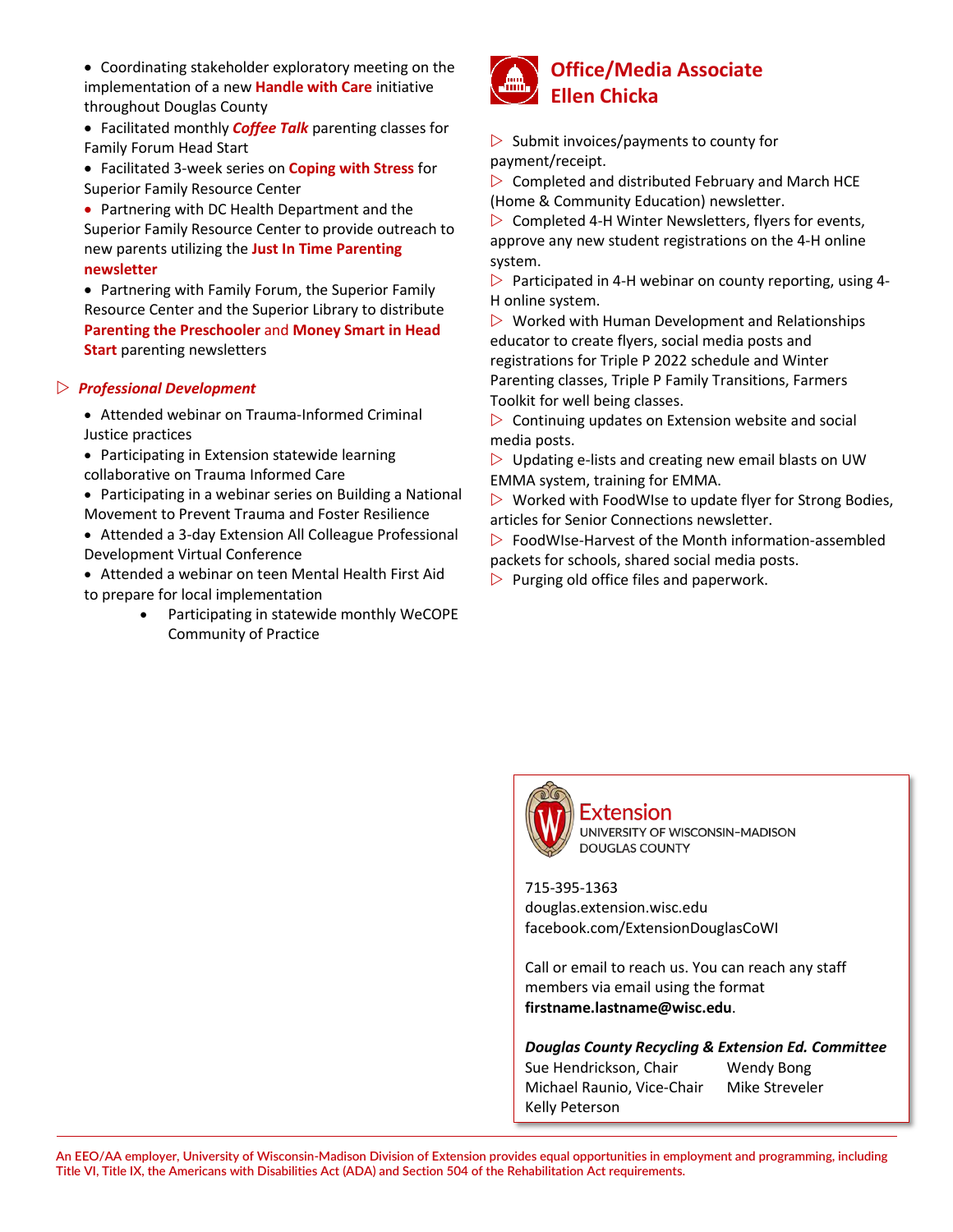

From the bottom of the clay soils to the top of the sand barrens and the Continental Divide that in between, thank you for allowing me to serve you as the Douglas County, UW - Madison, Division of Extension Agriculture and Horticulture Educator these past 12 years.

What I have learned:

- Agriculture land use is defined by those that farm it.
- Making a profit can be measured in dollars and cents, but never by money alone.
- Invasive plants do not necessarily arrive here from southern Wisconsin, but often Upper Michigan or our international Port of Superior.
- Brute strength is not the only way to pull a soil sample.
- "Warmer by the Lake" translates to one big reason agriculture has existed for hundreds of years along Lake Superior.
- If you want to grow peaches up here, go for it.
- Horticulture is the art and science of growing plants, and so much more in solving tough human and environmental problems.
- Local food happens. We must eat.
- Wetlands and livestock manure are our friends.

I could go on...

However, what makes me most proud of my work in Douglas County is together; farmers, homeowners, green industry, local food businesses elected officials and agency staff have connected UW Madison College of Agriculture research to far northwest Wisconsin. What we learned has been shared throughout the state under the act of the **Wisconsin Idea.**  So many farmers and growers have participated in that research, making agriculture stronger.

I have enjoyed working across Wisconsin with farmers, agriculture businesses, horticulture, local food, and conservationists during my 40-year career. My understanding and appreciation would not be complete without experiencing agriculture and horticulture in Douglas County. Thank you for working so hard and sharing your knowledge so freely.

I will continue to be interested and engaged in what shapes agriculture in Wisconsin, particularly in the north. I am always happy to meet for coffee and conversation!

> *"Of all the paths you take in life, make sure a few of them are dirt."* - John Muir (as shared with me by Ashley Vande Voort)

Sincerely,

Jane Anklam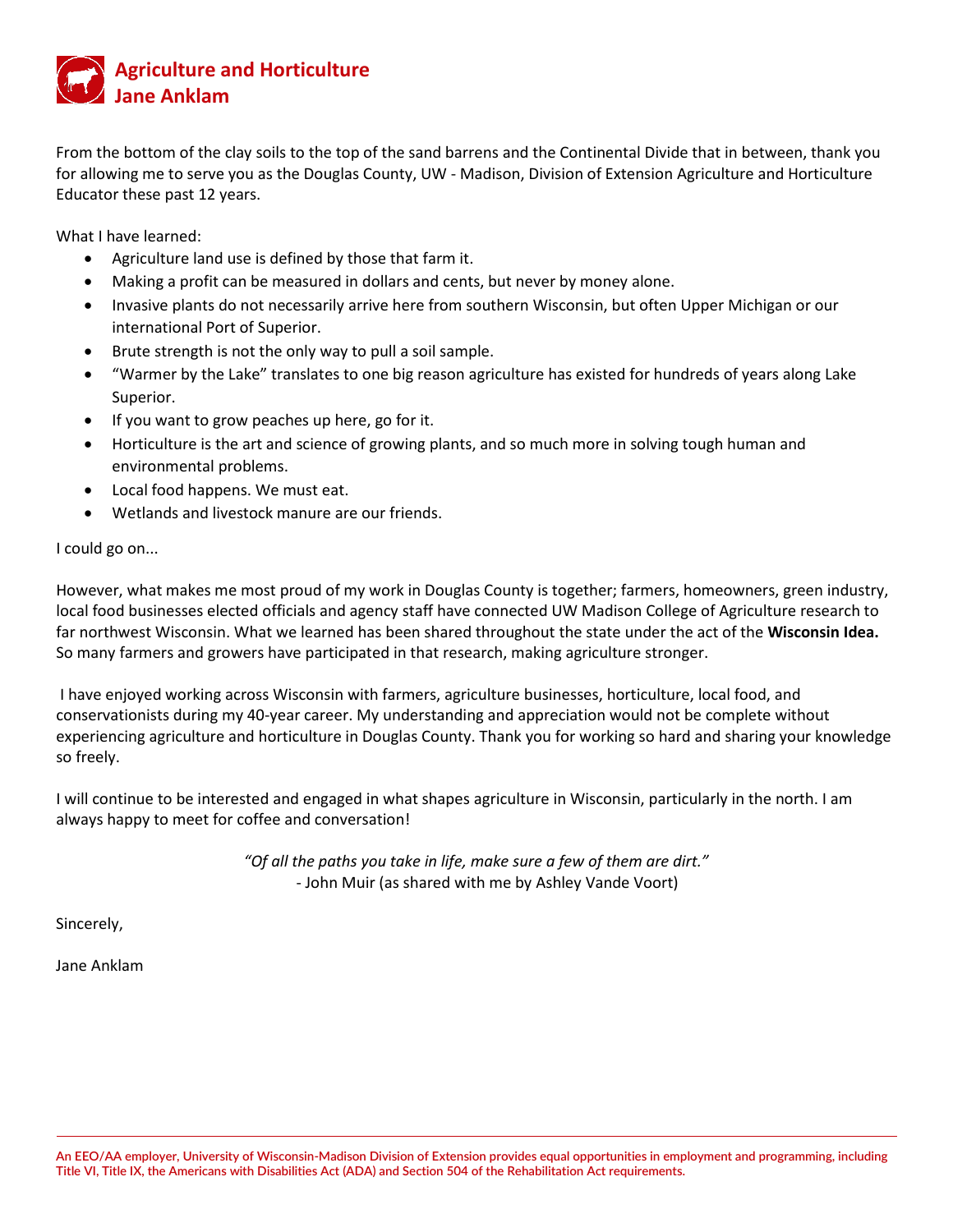

# **4-H Thriving Model – Program Quality Scores**

# **Douglas County - 2021**

The 4-H Thriving Model predicts that youth who participate in 4-H programs that provide a high-quality developmental context will thrive, and thriving youth achieve key developmental outcomes.

To determine scores for Program Quality, youth members age 13 and up were invited to take an online survey asking them questions about their 4-H experience. The survey was developed by Mary Arnold, Oregon State University and Ryan Gagnon, Clemson University. Wisconsin served as a pilot state for administering the survey in 2020 & 2021.

After analyzing data, the scores are provided which assess each component of the model on a scale of 1-7, 7 meaning outstanding program quality.



## **Implications:**

The data suggests that the program quality in Douglas County 4-H is good, and there is room to grow. The lower score for Youth Sparks is not surprising – Sparks are tied to the opportunities to learn new things (projects) and develop an interest in a topic/project. We will be working on ways to offer more project-based learning for members. The high Youth Belonging score is promising, showing us that youth feel that the 4-H program is a good fit for them. Caring adults is also a strong number, with room for growth. I will be looking at ways to recruit more volunteers and offering more training on creating a safe and caring environment for youth. Since this was the first year for this survey, this is a good benchmark for future analysis.